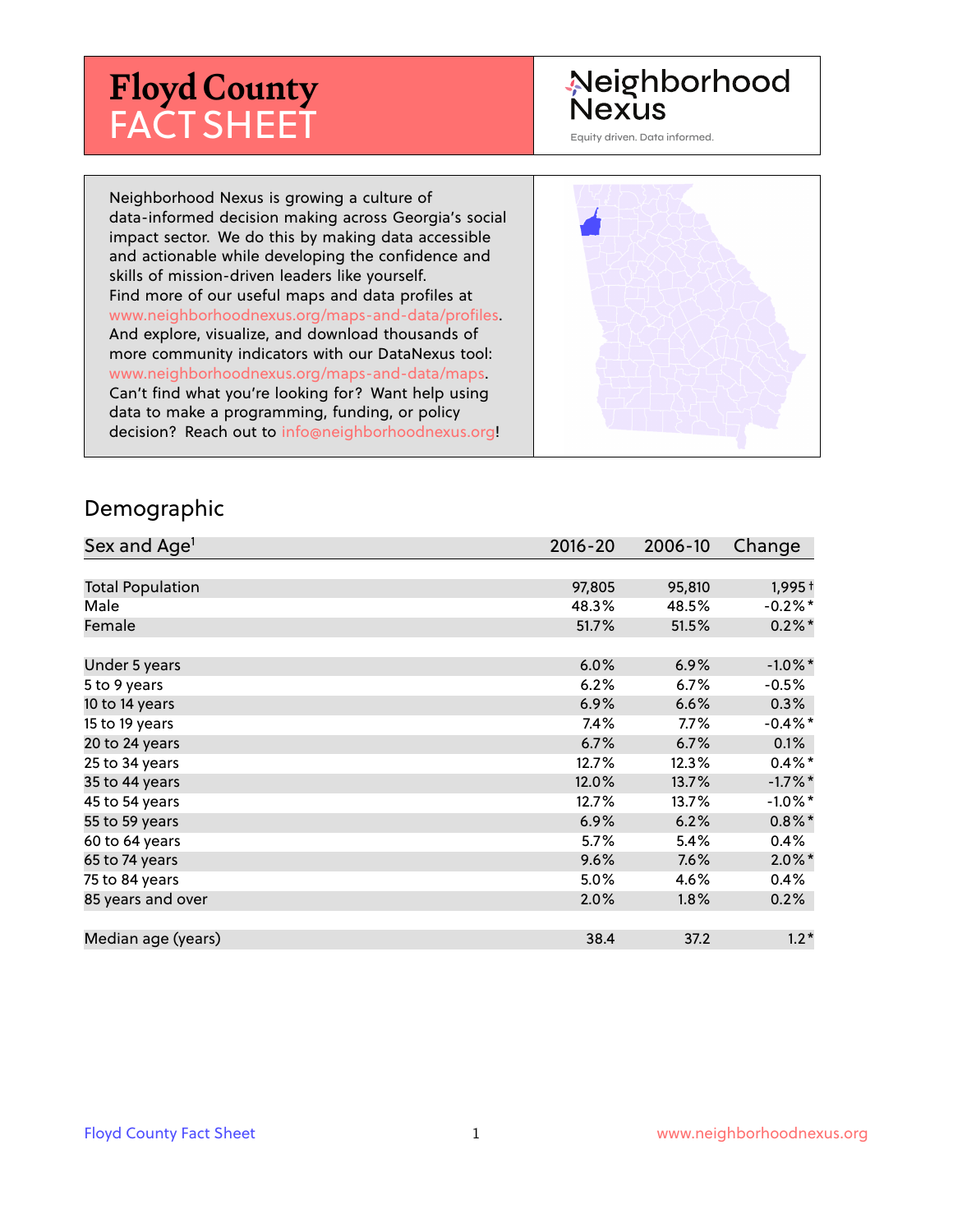# Demographic, continued...

| Race <sup>2</sup>                                            | $2016 - 20$ | 2006-10 | Change     |
|--------------------------------------------------------------|-------------|---------|------------|
| <b>Total population</b>                                      | 97,805      | 95,810  | $1,995+$   |
| One race                                                     | 96.3%       | 98.4%   | $-2.1\%$ * |
| White                                                        | 78.1%       | 79.3%   | $-1.1\%$ * |
| <b>Black or African American</b>                             | 13.9%       | 14.4%   | $-0.5%$    |
| American Indian and Alaska Native                            | 0.2%        | 0.4%    | $-0.2%$    |
| Asian                                                        | 1.2%        | 1.4%    | $-0.2%$ *  |
| Native Hawaiian and Other Pacific Islander                   | 0.0%        | 0.1%    | $-0.1%$    |
| Some other race                                              | 3.0%        | 2.9%    | 0.1%       |
| Two or more races                                            | 3.7%        | 1.6%    | $2.1\%$ *  |
| Race alone or in combination with other race(s) <sup>3</sup> | $2016 - 20$ | 2006-10 | Change     |
| Total population                                             | 97,805      | 95,810  | $1,995+$   |
| White                                                        | 81.5%       | 80.7%   | 0.8%       |
| <b>Black or African American</b>                             | 15.7%       | 15.3%   | 0.4%       |
| American Indian and Alaska Native                            | 1.0%        | 0.8%    | 0.2%       |
| Asian                                                        | 1.7%        | 1.6%    | 0.1%       |
| Native Hawaiian and Other Pacific Islander                   | 0.1%        | 0.1%    | $-0.0%$    |
| Some other race                                              | 3.9%        | 3.1%    | 0.8%       |
| Hispanic or Latino and Race <sup>4</sup>                     | $2016 - 20$ | 2006-10 | Change     |
| <b>Total population</b>                                      | 97,805      | 95,810  | $1,995+$   |
| Hispanic or Latino (of any race)                             | 11.3%       | 8.7%    | $2.6\%$ +  |
| Not Hispanic or Latino                                       | 88.7%       | 91.3%   | $-2.6%$ †  |
| White alone                                                  | 70.4%       | 74.4%   | $-4.0\%$ * |
| Black or African American alone                              | 13.7%       | 13.9%   | $-0.1%$    |
| American Indian and Alaska Native alone                      | 0.1%        | 0.2%    | $-0.1%$    |
| Asian alone                                                  | 1.2%        | 1.4%    | $-0.2%$ *  |
| Native Hawaiian and Other Pacific Islander alone             | 0.0%        | 0.0%    | $-0.0%$    |
| Some other race alone                                        | 0.4%        | 0.1%    | $0.3\%$ *  |
| Two or more races                                            | 2.8%        | 1.2%    | $1.6\%$ *  |
| U.S. Citizenship Status <sup>5</sup>                         | $2016 - 20$ | 2006-10 | Change     |
| Foreign-born population                                      | 6,966       | 6,408   | 558        |
| Naturalized U.S. citizen                                     | 31.6%       | 26.9%   | 4.7%       |
| Not a U.S. citizen                                           | 68.4%       | 73.1%   | $-4.7%$    |
|                                                              | $2016 - 20$ | 2006-10 |            |
| Citizen, Voting Age Population <sup>6</sup>                  |             |         | Change     |
| Citizen, 18 and over population                              | 70,629      | 68,167  | $2,462*$   |
| Male                                                         | 47.0%       | 47.0%   | 0.0%       |
| Female                                                       | 53.0%       | 53.0%   | $-0.0%$    |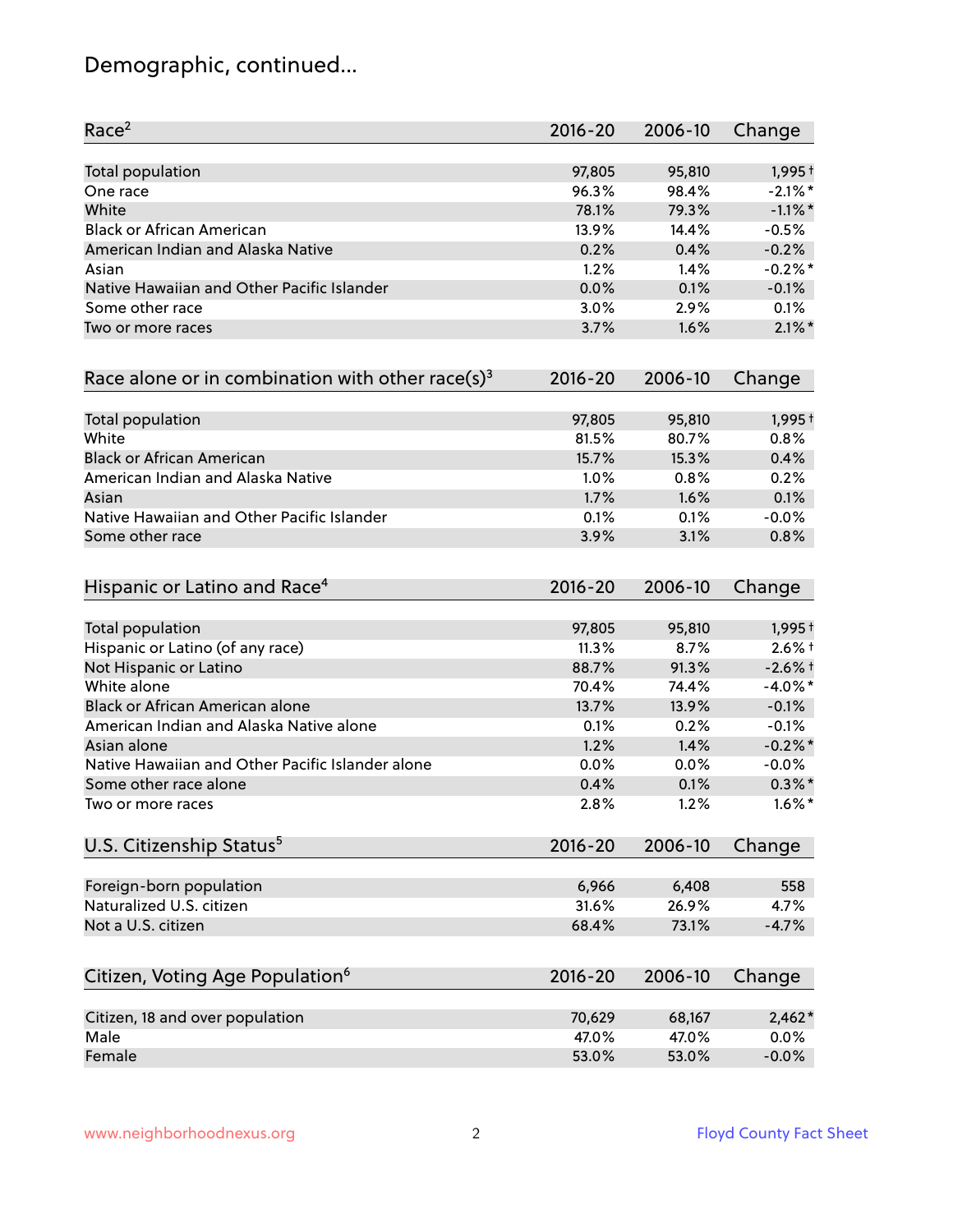#### Economic

| Income <sup>7</sup>                                 | 2016-20 | 2006-10 | Change     |
|-----------------------------------------------------|---------|---------|------------|
|                                                     |         |         |            |
| All households                                      | 36,192  | 34,977  | $1,215*$   |
| Less than \$10,000                                  | 7.4%    | 9.4%    | $-1.9%$ *  |
| \$10,000 to \$14,999                                | 4.3%    | 8.4%    | $-4.0\%$ * |
| \$15,000 to \$24,999                                | 11.1%   | 13.5%   | $-2.4\%$ * |
| \$25,000 to \$34,999                                | 13.8%   | 12.3%   | 1.5%       |
| \$35,000 to \$49,999                                | 12.8%   | 15.7%   | $-2.9\%$ * |
| \$50,000 to \$74,999                                | 17.9%   | 17.7%   | 0.3%       |
| \$75,000 to \$99,999                                | 11.0%   | 10.7%   | 0.3%       |
| \$100,000 to \$149,999                              | 14.0%   | 7.9%    | $6.1\%$ *  |
| \$150,000 to \$199,999                              | 3.7%    | 2.1%    | $1.6\%$ *  |
| \$200,000 or more                                   | 3.8%    | 2.4%    | $1.4\%$ *  |
| Median household income (dollars)                   | 50,657  | 41,066  | $9,591*$   |
| Mean household income (dollars)                     | 71,122  | 54,549  | 16,573*    |
| With earnings                                       | 73.5%   | 74.6%   | $-1.1%$    |
| Mean earnings (dollars)                             | 71,768  | 56,130  | 15,637*    |
| <b>With Social Security</b>                         | 36.5%   | 33.5%   | $3.0\%$ *  |
| Mean Social Security income (dollars)               | 19,701  | 14,833  | 4,868*     |
| With retirement income                              | 22.1%   | 18.3%   | $3.8\%$ *  |
| Mean retirement income (dollars)                    | 28,286  | 18,561  | $9,724*$   |
| With Supplemental Security Income                   | 6.5%    | 6.3%    | 0.2%       |
| Mean Supplemental Security Income (dollars)         | 9,259   | 7,483   | $1,775*$   |
| With cash public assistance income                  | 3.8%    | 1.9%    | $1.9\%$ *  |
| Mean cash public assistance income (dollars)        | 5,090   | 3,740   | 1,350      |
| With Food Stamp/SNAP benefits in the past 12 months | 13.9%   | 10.7%   | $3.1\%$ *  |
|                                                     |         |         |            |
| Families                                            | 25,405  | 24,356  | $1,049*$   |
| Less than \$10,000                                  | 4.4%    | 4.8%    | $-0.4%$    |
| \$10,000 to \$14,999                                | 2.5%    | 5.4%    | $-2.9\%$ * |
| \$15,000 to \$24,999                                | 8.8%    | 12.4%   | $-3.6\%$ * |
| \$25,000 to \$34,999                                | 12.5%   | 11.7%   | 0.8%       |
| \$35,000 to \$49,999                                | 12.0%   | 16.4%   | $-4.4\%$ * |
| \$50,000 to \$74,999                                | 20.2%   | 19.8%   | 0.4%       |
| \$75,000 to \$99,999                                | 13.5%   | 13.2%   | 0.3%       |
| \$100,000 to \$149,999                              | 16.6%   | 10.5%   | $6.1\%$ *  |
| \$150,000 to \$199,999                              | 4.7%    | 2.6%    | $2.1\%$ *  |
| \$200,000 or more                                   | 4.9%    | 3.2%    | $1.7\%$ *  |
| Median family income (dollars)                      | 61,841  | 49,310  | 12,531*    |
| Mean family income (dollars)                        | 82,414  | 63,769  | 18,645*    |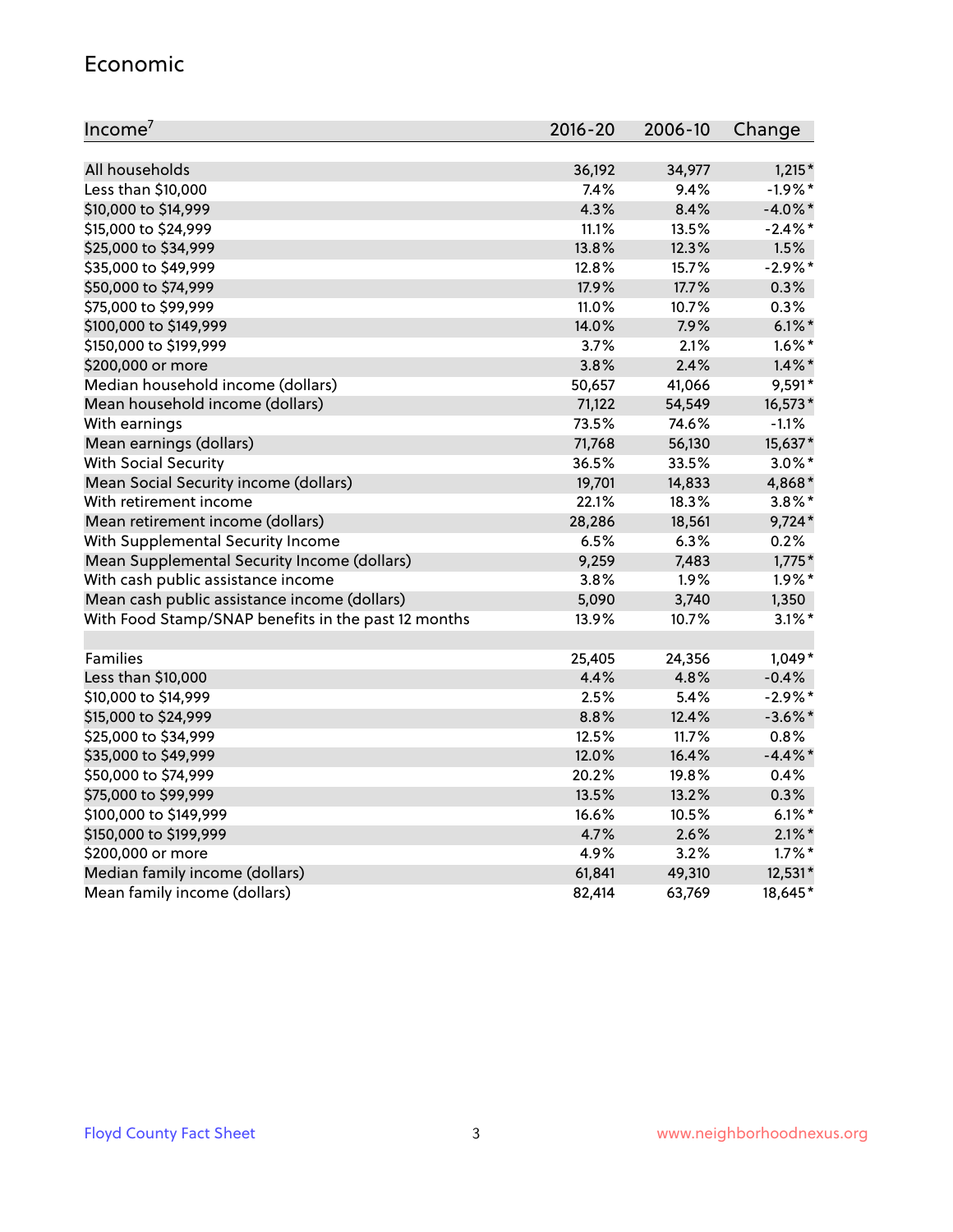### Economic, continued...

| Income, continued <sup>8</sup>                           | $2016 - 20$ | 2006-10 | Change      |
|----------------------------------------------------------|-------------|---------|-------------|
|                                                          |             |         |             |
| Nonfamily households                                     | 10,787      | 10,621  | 166         |
| Median nonfamily income (dollars)                        | 29,678      | 22,229  | 7,449*      |
| Mean nonfamily income (dollars)                          | 40,882      | 31,285  | $9,597*$    |
|                                                          |             |         |             |
| Median earnings for workers (dollars)                    | 30,089      | 24,484  | 5,605*      |
| Median earnings for male full-time, year-round workers   | 42,484      | 40,269  | 2,215       |
| (dollars)                                                |             |         |             |
| Median earnings for female full-time, year-round workers | 34,462      | 29,587  | 4,875*      |
| (dollars)                                                |             |         |             |
|                                                          |             |         |             |
| Per capita income (dollars)                              | 27,418      | 20,640  | $6,778*$    |
|                                                          |             |         |             |
| Families and People Below Poverty Level <sup>9</sup>     | $2016 - 20$ | 2006-10 | Change      |
|                                                          |             |         |             |
| <b>All families</b>                                      | 14.0%       | 13.3%   | 0.7%        |
| With related children under 18 years                     | 24.1%       | 19.6%   | 4.6%*       |
| With related children under 5 years only                 | 26.2%       | 15.9%   | 10.4%       |
| Married couple families                                  | 7.1%        | 7.6%    | $-0.5%$     |
| With related children under 18 years                     | 12.9%       | 11.1%   | 1.8%        |
| With related children under 5 years only                 | 22.2%       | 6.8%    | 15.5%*      |
| Families with female householder, no husband present     | 35.1%       | 32.1%   | 3.1%        |
| With related children under 18 years                     | 46.4%       | 38.3%   | $8.2\%$ *   |
| With related children under 5 years only                 | 35.5%       | 48.7%   | $-13.2%$    |
|                                                          |             |         |             |
| All people                                               | 18.6%       | 18.7%   | $-0.1%$     |
| Under 18 years                                           | 28.7%       | 26.5%   | 2.2%        |
| Related children under 18 years                          | 28.4%       | 26.1%   | 2.2%        |
| Related children under 5 years                           | 34.4%       | 30.8%   | 3.6%        |
| Related children 5 to 17 years                           | 26.2%       | 24.3%   | 1.9%        |
| 18 years and over                                        | 15.4%       | 16.1%   | $-0.7%$     |
| 18 to 64 years                                           | 17.4%       | 17.3%   | 0.2%        |
| 65 years and over                                        | 8.2%        | 11.0%   | $-2.7%$ *   |
| People in families                                       | 16.4%       | 16.0%   | 0.4%        |
| Unrelated individuals 15 years and over                  | 29.9%       | 32.5%   | $-2.6%$     |
|                                                          |             |         |             |
| Non-Hispanic white people                                | 13.4%       | 12.6%   | 0.8%        |
| Black or African-American people                         | 30.2%       | 34.9%   | $-4.7%$     |
| Asian people                                             | 23.6%       | 22.7%   | $0.9\%$     |
| Hispanic or Latino people                                | 30.4%       | 43.9%   | $-13.5\%$ * |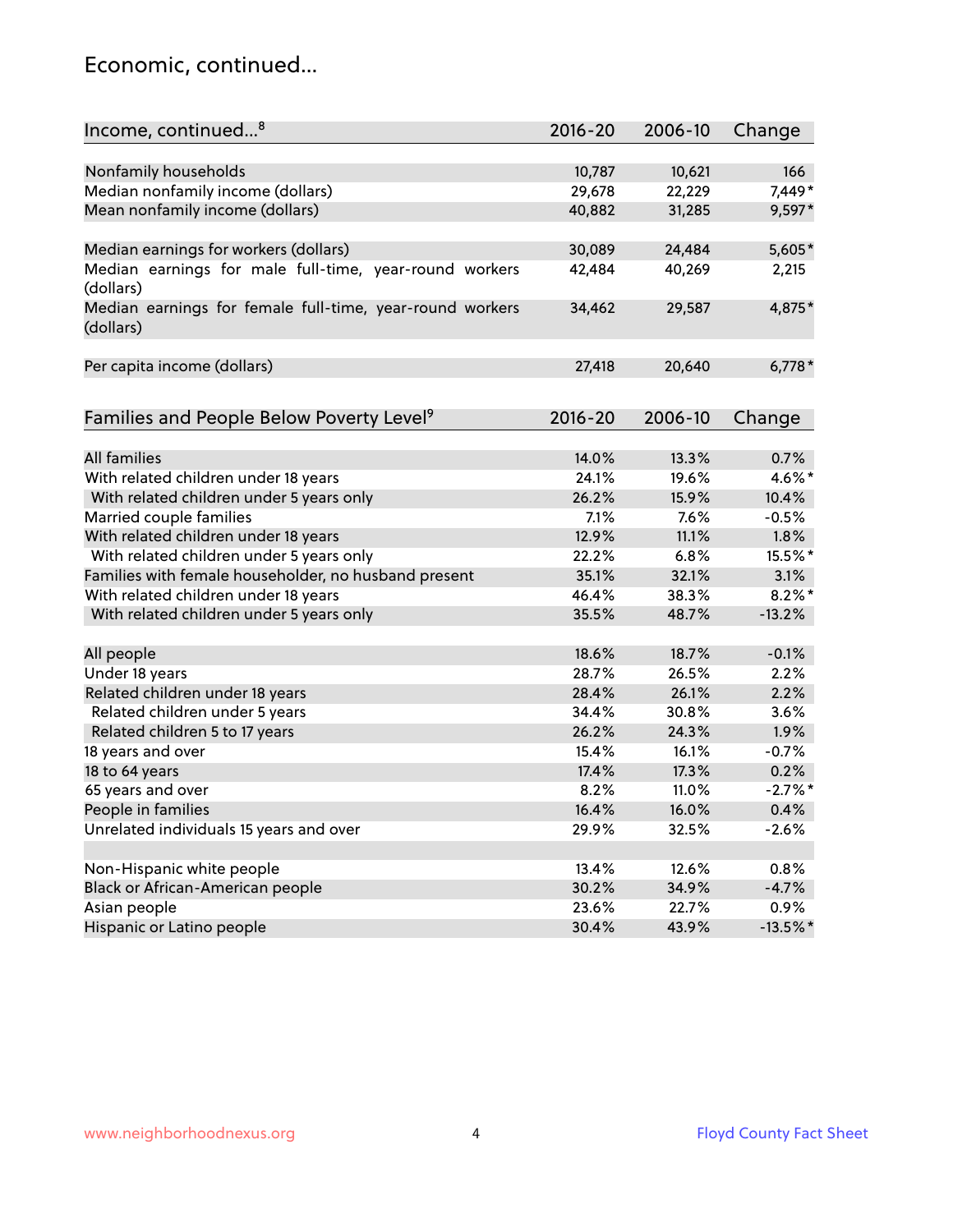# Employment

| Employment Status <sup>10</sup>                                                               | 2010        | 2020    | Change     |
|-----------------------------------------------------------------------------------------------|-------------|---------|------------|
| In Labor Force                                                                                | 43,234      | 45,087  | 45,087     |
| <b>Unemployment Rate</b>                                                                      | 6.3%        | 11.8%   | $-5.5%$    |
| Industry <sup>11</sup>                                                                        | $2016 - 20$ | 2006-10 | Change     |
| Civilian employed population 16 years and over                                                | 42,403      | 41,226  | 1,177      |
| Agriculture, forestry, fishing and hunting, and mining                                        | 0.4%        | 0.6%    | $-0.2%$    |
| Construction                                                                                  | 8.3%        | 8.2%    | 0.1%       |
| Manufacturing                                                                                 | 18.1%       | 15.5%   | $2.6\%$ *  |
| Wholesale trade                                                                               | 2.5%        | 2.0%    | 0.5%       |
| Retail trade                                                                                  | 10.1%       | 10.4%   | $-0.4%$    |
| Transportation and warehousing, and utilities                                                 | 4.5%        | 4.8%    | $-0.3%$    |
| Information                                                                                   | 1.5%        | 2.2%    | $-0.7%$    |
| Finance and insurance, and real estate and rental and leasing                                 | 3.4%        | 4.1%    | $-0.7%$    |
| Professional, scientific, and management, and administrative<br>and waste management services | 8.1%        | 7.6%    | 0.5%       |
| Educational services, and health care and social assistance                                   | 25.4%       | 27.3%   | $-2.0\%$ * |
| Arts, entertainment, and recreation, and accommodation and<br>food services                   | 9.2%        | 8.1%    | 1.1%       |
| Other services, except public administration                                                  | 4.7%        | 5.4%    | $-0.7%$    |
| <b>Public administration</b>                                                                  | 3.9%        | 3.6%    | 0.3%       |
| Occupation <sup>12</sup>                                                                      | $2016 - 20$ | 2006-10 | Change     |
|                                                                                               |             |         |            |
| Civilian employed population 16 years and over                                                | 42,403      | 41,226  | 1,177      |
| Management, business, science, and arts occupations                                           | 29.2%       | 30.5%   | $-1.2%$    |
| Service occupations                                                                           | 18.2%       | 18.5%   | $-0.3%$    |
| Sales and office occupations                                                                  | 20.7%       | 23.7%   | $-3.0\%$ * |
| Natural<br>resources,<br>construction,<br>and<br>maintenance<br>occupations                   | 10.5%       | 12.0%   | $-1.5%$    |
| Production, transportation, and material moving occupations                                   | 21.4%       | 15.4%   | $6.0\%$ *  |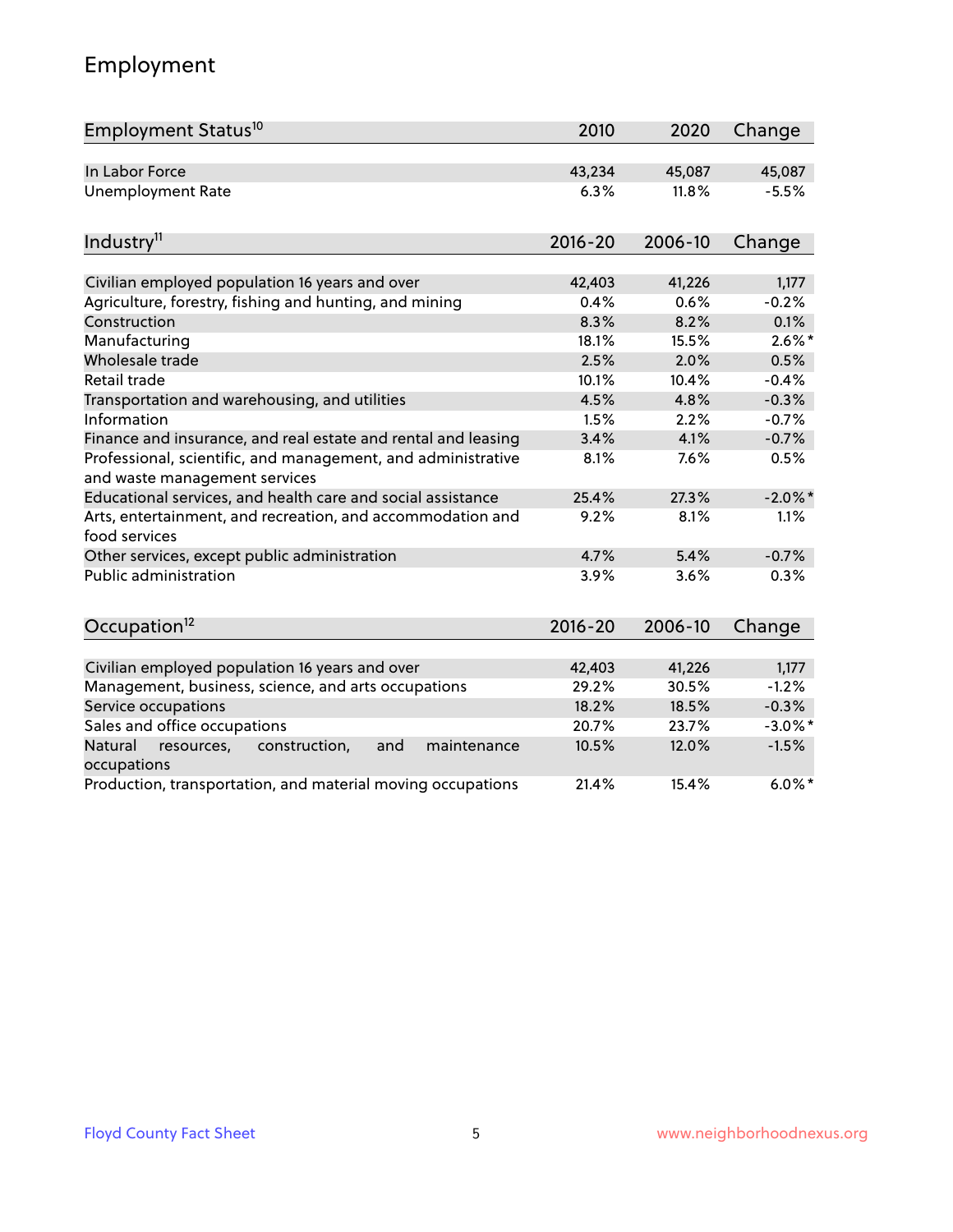# Employment, continued...

| Class of Worker <sup>13</sup>                          | 2016-20 | 2006-10 | Change     |
|--------------------------------------------------------|---------|---------|------------|
| Civilian employed population 16 years and over         | 42,403  | 41,226  | 1,177      |
| Private wage and salary workers                        | 81.3%   | 79.7%   | 1.6%       |
| Government workers                                     | 12.2%   | 14.4%   | $-2.1\%$ * |
| Self-employed in own not incorporated business workers | 6.1%    | 5.8%    | 0.4%       |
| Unpaid family workers                                  | 0.3%    | 0.1%    | $0.2\%$ *  |
|                                                        |         |         |            |
| Job Flows <sup>14</sup>                                | 2019    | 2010    | Change     |
| Total Jobs in county                                   | 38,822  | 35,462  | 3,360      |
| Held by residents of county                            | 50.6%   | 54.3%   | $-3.7%$ *  |
| Held by non-residents of county                        | 49.4%   | 45.7%   | $3.7\%$ *  |
| Jobs by Industry Sector <sup>15</sup>                  | 2019    | 2010    | Change     |
|                                                        |         |         |            |
| Total Jobs in county                                   | 38,822  | 35,462  | 3,360      |
| <b>Goods Producing sectors</b>                         | 18.5%   | 17.8%   | $0.7%$ *   |
| Trade, Transportation, and Utilities sectors           | 18.5%   | 16.5%   | $2.0\%$ *  |
| All Other Services sectors                             | 63.0%   | 65.7%   | $-2.8\%$ * |
|                                                        |         |         |            |
| Total Jobs in county held by county residents          | 19,655  | 19,264  | 391        |
| <b>Goods Producing sectors</b>                         | 20.2%   | 18.1%   | $2.2\%$ *  |
| Trade, Transportation, and Utilities sectors           | 12.3%   | 11.6%   | $0.7%$ *   |
| All Other Services sectors                             | 67.5%   | 70.3%   | $-2.8\%$ * |
| Jobs by Earnings <sup>16</sup>                         | 2019    | 2010    | Change     |
| Total Jobs in county                                   | 38,822  | 35,462  | 3,360      |
| Jobs with earnings \$1250/month or less                | 22.6%   | 25.5%   | $-2.9%$ *  |
| Jobs with earnings \$1251/month to \$3333/month        | 38.7%   | 42.7%   | $-3.9\%$ * |
| Jobs with earnings greater than \$3333/month           | 38.7%   | 31.8%   | $6.8\%$ *  |
|                                                        |         |         |            |
| Total Jobs in county held by county residents          | 19,655  | 19,264  | 391        |
| Jobs with earnings \$1250/month or less                | 22.0%   | 25.3%   | $-3.3\%$ * |
| Jobs with earnings \$1251/month to \$3333/month        | 40.1%   | 43.3%   | $-3.2\%$ * |
| Jobs with earnings greater than \$3333/month           | 37.9%   | 31.4%   | $6.5%$ *   |
| Jobs by Age of Worker <sup>17</sup>                    | 2019    | 2010    | Change     |
|                                                        |         |         |            |
| Total Jobs in county                                   | 38,822  | 35,462  | 3,360      |
| Jobs with workers age 29 or younger                    | 22.9%   | 21.6%   | $1.3\%$ *  |
| Jobs with workers age 30 to 54                         | 54.3%   | 59.8%   | $-5.4\%$ * |
| Jobs with workers age 55 or older                      | 22.8%   | 18.6%   | 4.2%*      |
| Total Jobs in county held by county residents          | 19,655  | 19,264  | 391        |
| Jobs with workers age 29 or younger                    | 21.9%   | 19.8%   | $2.1\%$ *  |
| Jobs with workers age 30 to 54                         | 54.1%   | 59.7%   | $-5.6\%$ * |
| Jobs with workers age 55 or older                      | 24.0%   | 20.5%   | $3.5\%$ *  |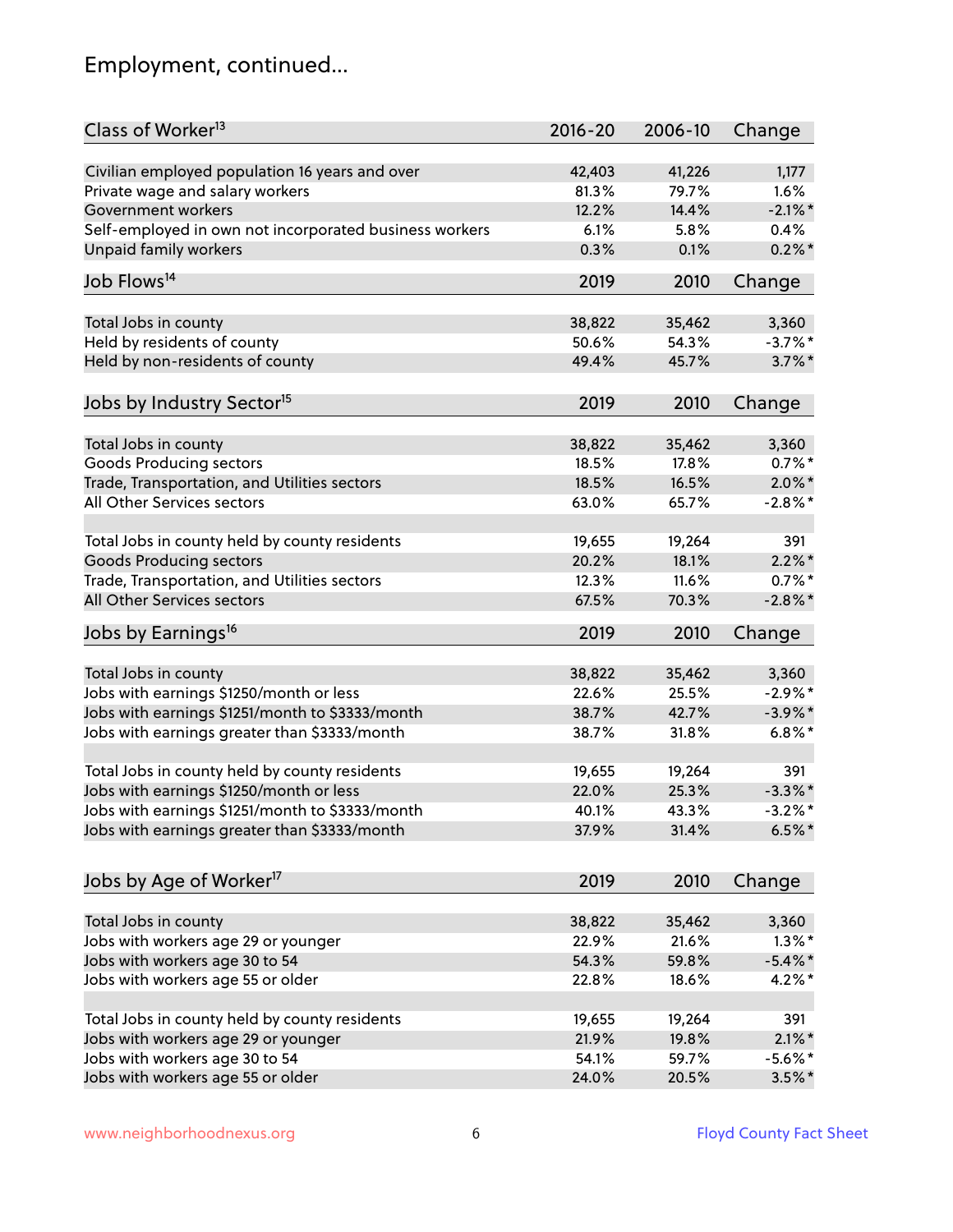#### Education

| Early Learning <sup>18</sup>                        |                |                | 2022           |
|-----------------------------------------------------|----------------|----------------|----------------|
| Licensed Capacity of Early Learning Centers         |                |                | 2,063          |
| Licenced capacity per 1,000 children ages 0-4       |                |                | 357.5          |
| School Enrollment <sup>19</sup>                     | 2022           | 2010           | Change         |
|                                                     |                |                |                |
| <b>Enrolled in Public School</b>                    | 15,542         | 16,131         | $-589$         |
| White<br><b>Black or African-American</b>           | 53.5%          | 64.1%          | $-10.6%$       |
|                                                     | 18.0%          | 16.3%<br>1.4%  | 1.7%           |
| Asian                                               | 1.3%           |                | $-0.1%$        |
| <b>Native American</b><br>Pacific Islander          | 0.1%<br>0.1%   | 0.0%           | 0.1%           |
|                                                     |                | 0.0%           | 0.0%           |
| <b>Biracial or Multi-Racial</b>                     | 4.9%           | 3.9%           | 1.0%           |
| Hispanic or Latino                                  | 22.2%          | 14.2%          | 8.0%           |
| Georgia Milestones: 3rd Grade Reading <sup>20</sup> |                |                | 2019           |
| Number of Students Tested                           |                |                | 1,143          |
| Proficient or Distinguished                         |                |                | 44.7%          |
| Georgia Milestones: 8th Grade Math <sup>21</sup>    |                |                | 2019           |
|                                                     |                |                |                |
| Number of Students Tested                           |                |                | 1,159          |
| Proficient or Distinguished                         |                |                | 46.9%          |
| Graduation Rates <sup>22</sup>                      | 2021           | 2012           | Change         |
| Cohort                                              |                |                | $\overline{2}$ |
|                                                     | 1,119<br>93.7% | 1,117<br>78.3% | 15.3%          |
| <b>High School Graduation Rate</b>                  |                |                |                |
| Educational Attainment <sup>23</sup>                | $2016 - 20$    | 2006-10        | Change         |
| Population 25 years and over                        | 65,340         | 62,548         | 2,792*         |
| Less than 9th grade                                 | 6.4%           | 9.8%           | $-3.4\%$ *     |
| 9th to 12th grade, no diploma                       | 9.9%           | 14.2%          | $-4.3\%$ *     |
| High school graduate (includes equivalency)         | 33.4%          | 32.7%          | 0.7%           |
| Some college, no degree                             | 20.8%          | 20.3%          | 0.5%           |
| Associate's degree                                  | 8.2%           | 5.0%           | $3.1\%$ *      |
| Bachelor's degree                                   | 12.1%          | 10.7%          | $1.4\%$ *      |
| Graduate or professional degree                     | 9.3%           | 7.2%           | $2.1\%$ *      |
|                                                     |                |                |                |
| Percent high school graduate or higher              | 83.7%          | 75.9%          | $7.7\%$ *      |
| Percent bachelor's degree or higher                 | 21.4%          | 17.9%          | $3.4\%$ *      |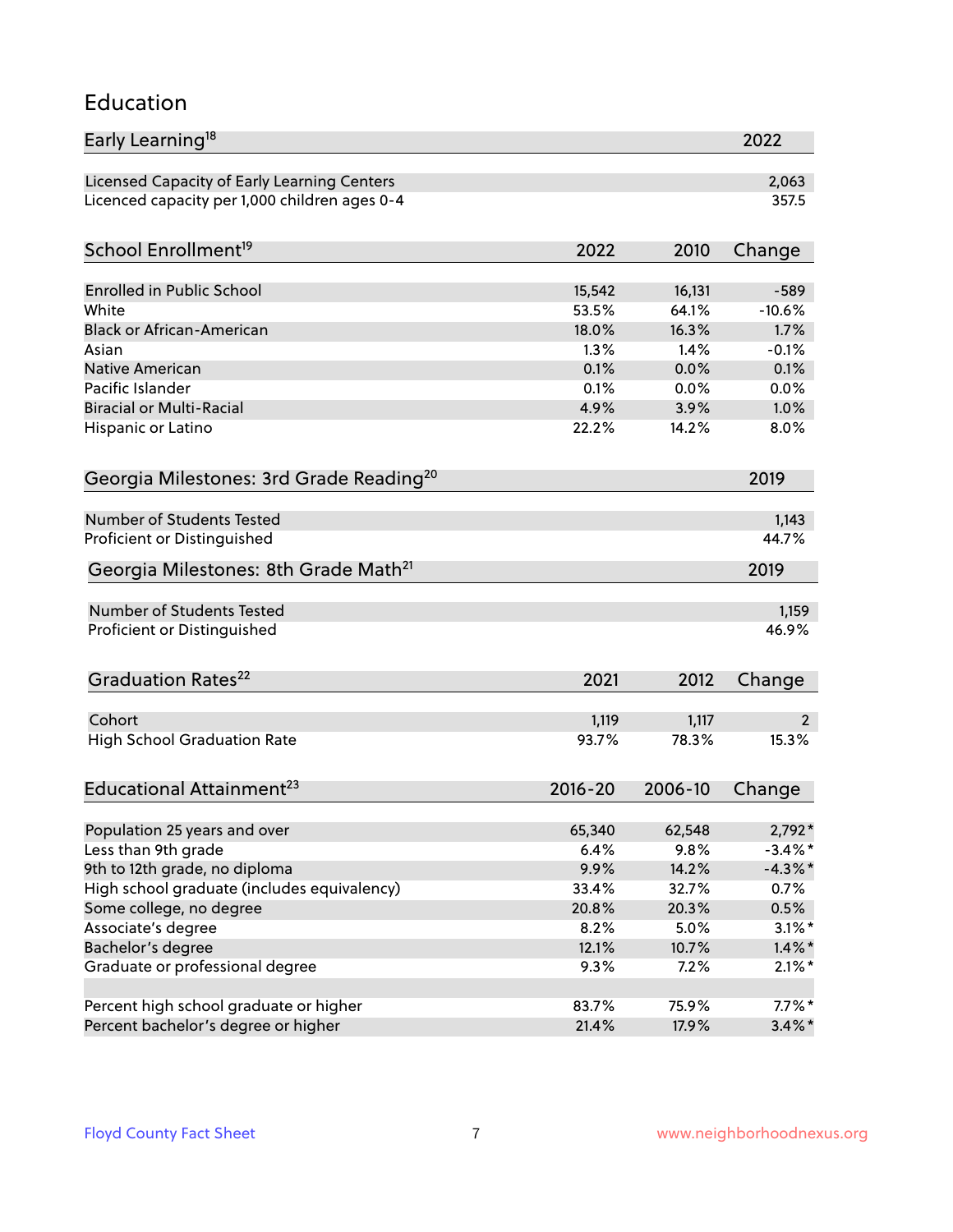### Housing

| Households by Type <sup>24</sup>                     | 2016-20     | 2006-10 | Change     |
|------------------------------------------------------|-------------|---------|------------|
|                                                      |             |         |            |
| <b>Total households</b>                              | 36,192      | 34,977  | $1,215*$   |
| Family households (families)                         | 70.2%       | 69.6%   | 0.6%       |
| With own children under 18 years                     | 29.1%       | 30.7%   | $-1.7%$    |
| Married-couple family                                | 49.8%       | 51.0%   | $-1.2%$    |
| With own children of the householder under 18 years  | 18.5%       | 20.5%   | $-2.0%$    |
| Male householder, no wife present, family            | 4.4%        | 5.1%    | $-0.7%$    |
| With own children of the householder under 18 years  | 2.2%        | 2.6%    | $-0.4%$    |
| Female householder, no husband present, family       | 16.0%       | 13.5%   | $2.5%$ *   |
| With own children of the householder under 18 years  | 8.3%        | 7.6%    | 0.8%       |
| Nonfamily households                                 | 29.8%       | 30.4%   | $-0.6%$    |
| Householder living alone                             | 25.4%       | 26.2%   | $-0.8%$    |
| 65 years and over                                    | 11.8%       | 11.5%   | 0.3%       |
|                                                      |             |         |            |
| Households with one or more people under 18 years    | 34.0%       | 35.4%   | $-1.4%$    |
| Households with one or more people 65 years and over | 32.2%       | 27.5%   | 4.7%*      |
|                                                      |             |         |            |
| Average household size                               | 2.59        | 2.63    | $-0.04$    |
| Average family size                                  | 3.09        | 3.15    | $-0.06$    |
|                                                      |             |         |            |
| Housing Occupancy <sup>25</sup>                      | $2016 - 20$ | 2006-10 | Change     |
|                                                      |             |         |            |
| Total housing units                                  | 40,713      | 40,307  | 406        |
| Occupied housing units                               | 88.9%       | 86.8%   | 2.1%       |
| Vacant housing units                                 | 11.1%       | 13.2%   | $-2.1\%$ * |
|                                                      |             |         |            |
| Homeowner vacancy rate                               | 0.9         | 4.0     | $-3.1*$    |
| Rental vacancy rate                                  | 6.8         | 14.5    | $-7.7*$    |
|                                                      |             |         |            |
| Units in Structure <sup>26</sup>                     |             |         |            |
|                                                      | 2016-20     | 2006-10 | Change     |
| Total housing units                                  | 40,713      | 40,307  | 406        |
| 1-unit, detached                                     | 72.1%       | 72.9%   | $-0.9%$    |
| 1-unit, attached                                     | 1.8%        | 1.6%    | 0.2%       |
| 2 units                                              | 4.4%        | 6.5%    | $-2.1\%$ * |
| 3 or 4 units                                         | 2.9%        | 2.6%    | 0.2%       |
| 5 to 9 units                                         | 2.4%        | 2.7%    | $-0.3%$    |
| 10 to 19 units                                       | 2.0%        | 2.0%    | $-0.0%$    |
|                                                      |             |         |            |
| 20 or more units                                     | 4.3%        | 2.6%    | $1.7\%$ *  |
| Mobile home                                          | 10.2%       | 9.0%    | 1.2%       |
| Boat, RV, van, etc.                                  | 0.0%        | $0.0\%$ | 0.0%       |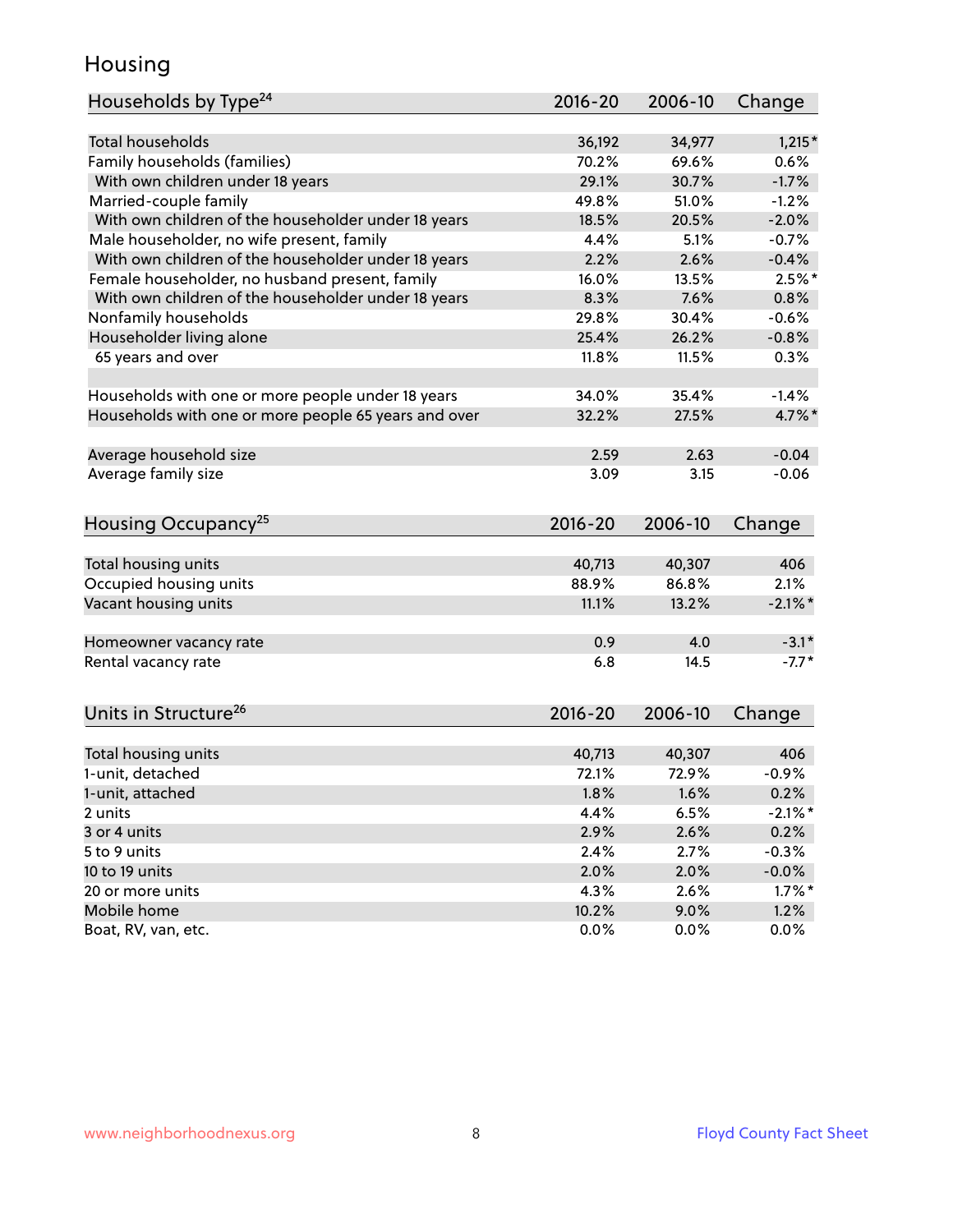# Housing, Continued...

| Year Structure Built <sup>27</sup>             | 2016-20     | 2006-10 | Change     |
|------------------------------------------------|-------------|---------|------------|
| Total housing units                            | 40,713      | 40,307  | 406        |
| Built 2014 or later                            | 2.1%        | (X)     | (X)        |
| Built 2010 to 2013                             | 1.0%        | (X)     | (X)        |
| Built 2000 to 2009                             | 11.8%       | 11.4%   | 0.4%       |
| Built 1990 to 1999                             | 16.5%       | 13.6%   | $2.8\%$ *  |
| Built 1980 to 1989                             | 12.8%       | 14.2%   | $-1.4%$    |
| Built 1970 to 1979                             | 15.4%       | 16.5%   | $-1.2%$    |
| Built 1960 to 1969                             | 11.9%       | 13.3%   | $-1.5%$    |
| Built 1950 to 1959                             | 11.3%       | 13.1%   | $-1.8\%$ * |
| Built 1940 to 1949                             | 6.7%        | 7.7%    | $-1.0%$    |
| Built 1939 or earlier                          | 10.4%       | 10.1%   | 0.4%       |
|                                                |             |         |            |
| Housing Tenure <sup>28</sup>                   | $2016 - 20$ | 2006-10 | Change     |
| Occupied housing units                         | 36,192      | 34,977  | $1,215*$   |
| Owner-occupied                                 | 62.5%       | 67.1%   | $-4.6\%$ * |
| Renter-occupied                                | 37.5%       | 32.9%   | 4.6%*      |
| Average household size of owner-occupied unit  | 2.58        | 2.64    | $-0.06*$   |
| Average household size of renter-occupied unit | 2.59        | 2.61    | $-0.02$    |
| Residence 1 Year Ago <sup>29</sup>             | $2016 - 20$ | 2006-10 | Change     |
| Population 1 year and over                     | 96,883      | 94,653  | $2,230*$   |
| Same house                                     | 85.6%       | 83.4%   | $2.2\%$ *  |
| Different house in the U.S.                    | 14.1%       | 16.0%   | $-1.9%$    |
| Same county                                    | 8.8%        | 10.7%   | $-1.9%$ *  |
| Different county                               | 5.3%        | 5.3%    | $-0.0%$    |
| Same state                                     | 3.7%        | 3.4%    | 0.3%       |
| Different state                                | 1.7%        | 1.9%    | $-0.3%$    |
| Abroad                                         | 0.3%        | 0.6%    | $-0.3%$    |
|                                                |             |         |            |
| Value of Housing Unit <sup>30</sup>            | $2016 - 20$ | 2006-10 | Change     |
| Owner-occupied units                           | 22,616      | 23,471  | $-855$     |
| Less than \$50,000                             | 10.8%       | 10.7%   | 0.1%       |
| \$50,000 to \$99,999                           | 26.4%       | 29.4%   | $-2.9%$    |
| \$100,000 to \$149,999                         | 17.1%       | 24.1%   | $-7.0\%$ * |
| \$150,000 to \$199,999                         | 17.7%       | 14.6%   | $3.1\%$ *  |
| \$200,000 to \$299,999                         | 14.7%       | 11.9%   | $2.8\%$ *  |
| \$300,000 to \$499,999                         | 8.7%        | 6.4%    | $2.3\%*$   |
| \$500,000 to \$999,999                         | 4.2%        | 2.6%    | $1.5\%$ *  |
| \$1,000,000 or more                            | 0.3%        | 0.3%    | $-0.0%$    |
| Median (dollars)                               | 137,600     | 118,300 | 19,300*    |
| Mortgage Status <sup>31</sup>                  | $2016 - 20$ | 2006-10 | Change     |
| Owner-occupied units                           | 22,616      | 23,471  | $-855$     |
| Housing units with a mortgage                  | 54.5%       | 61.3%   | $-6.9\%$ * |
| Housing units without a mortgage               | 45.5%       | 38.7%   | $6.9\% *$  |
|                                                |             |         |            |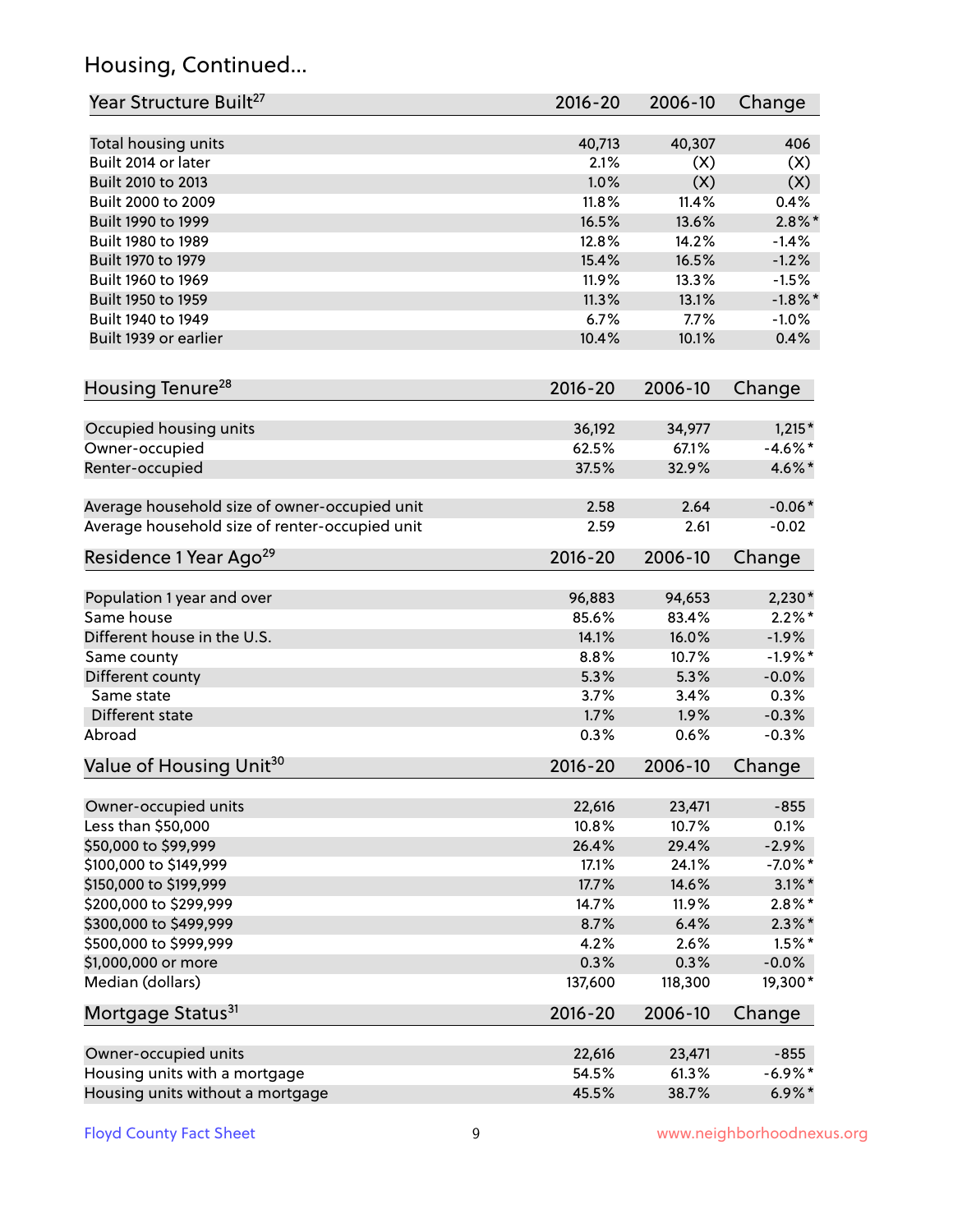# Housing, Continued...

| Selected Monthly Owner Costs <sup>32</sup>                                            | $2016 - 20$ | 2006-10 | Change     |
|---------------------------------------------------------------------------------------|-------------|---------|------------|
| Housing units with a mortgage                                                         | 12,319      | 14,399  | $-2,080*$  |
| Less than \$300                                                                       | 0.2%        | 0.2%    | $-0.0%$    |
| \$300 to \$499                                                                        | 2.2%        | 2.8%    | $-0.6%$    |
| \$500 to \$999                                                                        | 30.0%       | 38.4%   | $-8.4\%$ * |
| \$1,000 to \$1,499                                                                    | 35.9%       | 29.9%   | $6.1\%$ *  |
| \$1,500 to \$1,999                                                                    | 17.0%       | 14.5%   | 2.6%       |
| \$2,000 to \$2,999                                                                    | 10.1%       | 11.4%   | $-1.3%$    |
| \$3,000 or more                                                                       | 4.6%        | 2.9%    | $1.7\%$ *  |
| Median (dollars)                                                                      | 1,210       | 1,127   | 83*        |
| Housing units without a mortgage                                                      | 10,297      | 9,072   | $1,225*$   |
| Less than \$150                                                                       | 2.7%        | 5.8%    | $-3.2%$ *  |
| \$150 to \$249                                                                        | 12.2%       | 18.8%   | $-6.6\%$ * |
| \$250 to \$349                                                                        | 21.4%       | 26.8%   | $-5.5%$ *  |
| \$350 to \$499                                                                        | 30.8%       | 29.3%   | 1.5%       |
| \$500 to \$699                                                                        | 23.0%       | 11.8%   | $11.2\%$ * |
| \$700 or more                                                                         | 10.0%       | 7.4%    | $2.6\%$ *  |
| Median (dollars)                                                                      | 418         | 344     | $74*$      |
| Selected Monthly Owner Costs as a Percentage of<br>Household Income <sup>33</sup>     | $2016 - 20$ | 2006-10 | Change     |
| Housing units with a mortgage (excluding units where<br>SMOCAPI cannot be computed)   | 12,178      | 14,338  | $-2,160*$  |
| Less than 20.0 percent                                                                | 52.6%       | 39.1%   | 13.5%*     |
| 20.0 to 24.9 percent                                                                  | 13.4%       | 16.3%   | $-2.9\%$ * |
| 25.0 to 29.9 percent                                                                  | 11.7%       | 10.2%   | 1.4%       |
| 30.0 to 34.9 percent                                                                  | 6.9%        | 8.3%    | $-1.3%$    |
| 35.0 percent or more                                                                  | 15.4%       | 26.0%   | $-10.7%$ * |
| Not computed                                                                          | 141         | 61      | $80*$      |
| Housing unit without a mortgage (excluding units where<br>SMOCAPI cannot be computed) | 10,217      | 8,937   | 1,280*     |
| Less than 10.0 percent                                                                | 55.2%       | 40.8%   | 14.4%*     |
| 10.0 to 14.9 percent                                                                  | 18.8%       | 20.1%   | $-1.3%$    |
| 15.0 to 19.9 percent                                                                  | 8.5%        | 11.0%   | $-2.5%$    |
| 20.0 to 24.9 percent                                                                  | 5.5%        | 7.6%    | $-2.1%$    |
| 25.0 to 29.9 percent                                                                  | 3.2%        | 5.1%    | $-2.0\%$ * |
| 30.0 to 34.9 percent                                                                  | 2.7%        | 3.3%    | $-0.6%$    |
| 35.0 percent or more                                                                  | 6.1%        | 12.0%   | $-5.9\%$ * |
| Not computed                                                                          | 80          | 135     | $-55$      |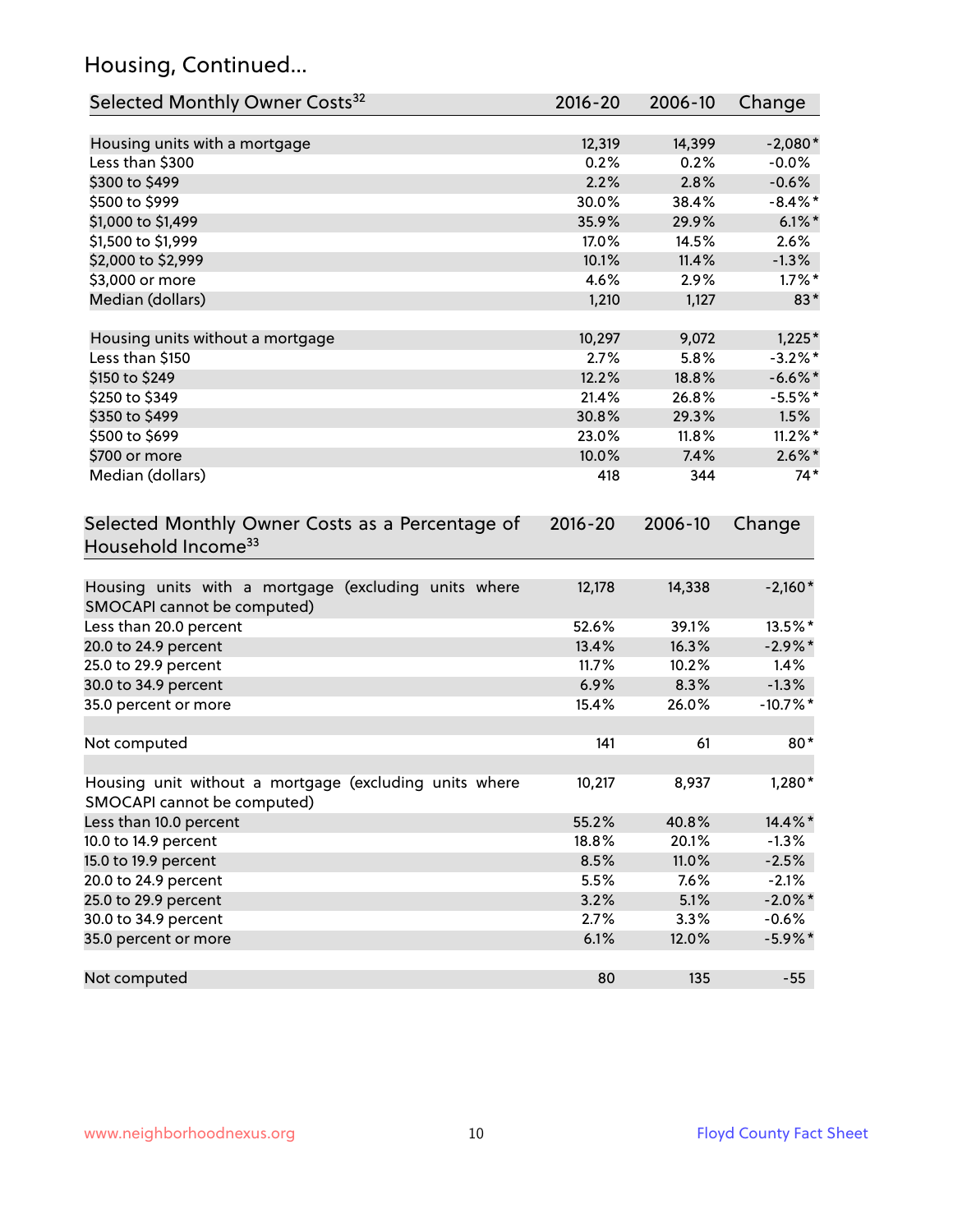# Housing, Continued...

| Gross Rent <sup>34</sup>                                                       | $2016 - 20$ | 2006-10 | Change      |
|--------------------------------------------------------------------------------|-------------|---------|-------------|
|                                                                                |             |         |             |
| Occupied units paying rent                                                     | 12,756      | 10,747  | $2,009*$    |
| Less than \$200                                                                | 2.6%        | 2.7%    | $-0.1%$     |
| \$200 to \$499                                                                 | 11.9%       | 22.3%   | $-10.4\%$ * |
| \$500 to \$749                                                                 | 30.3%       | 39.0%   | $-8.7%$ *   |
| \$750 to \$999                                                                 | 34.0%       | 23.5%   | 10.6%*      |
| \$1,000 to \$1,499                                                             | 18.6%       | 10.2%   | $8.4\%$ *   |
| \$1,500 to \$1,999                                                             | 1.3%        | 1.3%    | $0.0\%$     |
| \$2,000 or more                                                                | 1.2%        | 1.0%    | 0.3%        |
| Median (dollars)                                                               | 786         | 670     | $116*$      |
| No rent paid                                                                   | 820         | 759     | 61          |
| Gross Rent as a Percentage of Household Income <sup>35</sup>                   | $2016 - 20$ | 2006-10 | Change      |
| Occupied units paying rent (excluding units where GRAPI<br>cannot be computed) | 12,253      | 10,469  | $1,784*$    |
| Less than 15.0 percent                                                         | 17.3%       | 15.0%   | 2.2%        |
| 15.0 to 19.9 percent                                                           | 13.5%       | 11.7%   | 1.9%        |
| 20.0 to 24.9 percent                                                           | 10.6%       | 12.3%   | $-1.7%$     |
| 25.0 to 29.9 percent                                                           | 9.9%        | 8.3%    | 1.7%        |
| 30.0 to 34.9 percent                                                           | 7.0%        | 9.7%    | $-2.8\%$ *  |
| 35.0 percent or more                                                           | 41.7%       | 43.0%   | $-1.3%$     |

Not computed and the computed the computed computed and the computed computed computed  $1,323$  1,037 286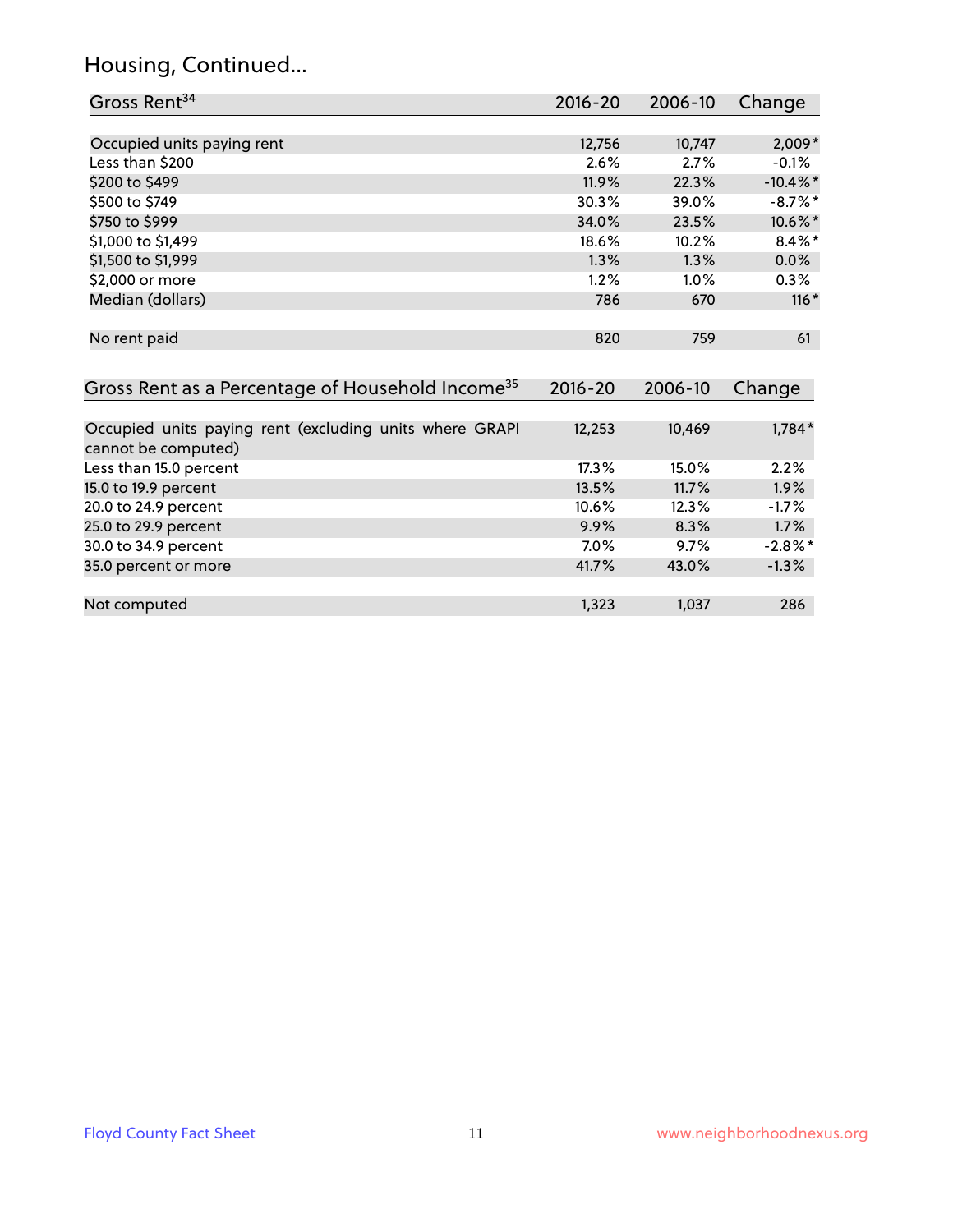# Community Involvement

| Voter Registration and Turnout <sup>36</sup> | 2020   |
|----------------------------------------------|--------|
|                                              |        |
| Active registered voters                     | 60.231 |
| Number voted in Presidential election        | 41.309 |
| Percent voted in Presidential election       | 68.6%  |

## Transportation

| Commuting to Work <sup>37</sup>           | 2016-20     | 2006-10 | Change               |
|-------------------------------------------|-------------|---------|----------------------|
|                                           |             |         |                      |
| Workers 16 years and over                 | 41,365      | 40,229  | 1,136                |
| Car, truck, or van - drove alone          | 80.7%       | 78.6%   | $2.2\%$ *            |
| Car, truck, or van - carpooled            | 10.2%       | 13.0%   | $-2.8\%$ *           |
| Public transportation (excluding taxicab) | 0.4%        | 0.6%    | $-0.2%$              |
| Walked                                    | 3.3%        | 3.2%    | 0.1%                 |
| Other means                               | 1.2%        | $1.9\%$ | $-0.7\%$             |
| Worked at home                            | 4.1%        | 2.6%    | $1.5\%$ *            |
|                                           |             |         |                      |
| Mean travel time to work (minutes)        | 23.7        | 22.3    | $1.4*$               |
|                                           |             |         |                      |
| Vehicles Available <sup>38</sup>          | $2016 - 20$ | 2006-10 | Change               |
|                                           |             |         |                      |
| Occupied housing units                    | 36,192      | 34,977  | $1,215*$             |
| No vehicles available                     | 8.6%        | $9.0\%$ | $-0.4%$              |
| 1 vehicle available                       | 30.9%       | 31.0%   | $-0.1%$              |
| 2 vehicles available                      | 34.2%       | 37.3%   | $-3.1\%$ *           |
| 3 or more vehicles available              | 26.2%       | 22.7%   | $3.6\%$ <sup>*</sup> |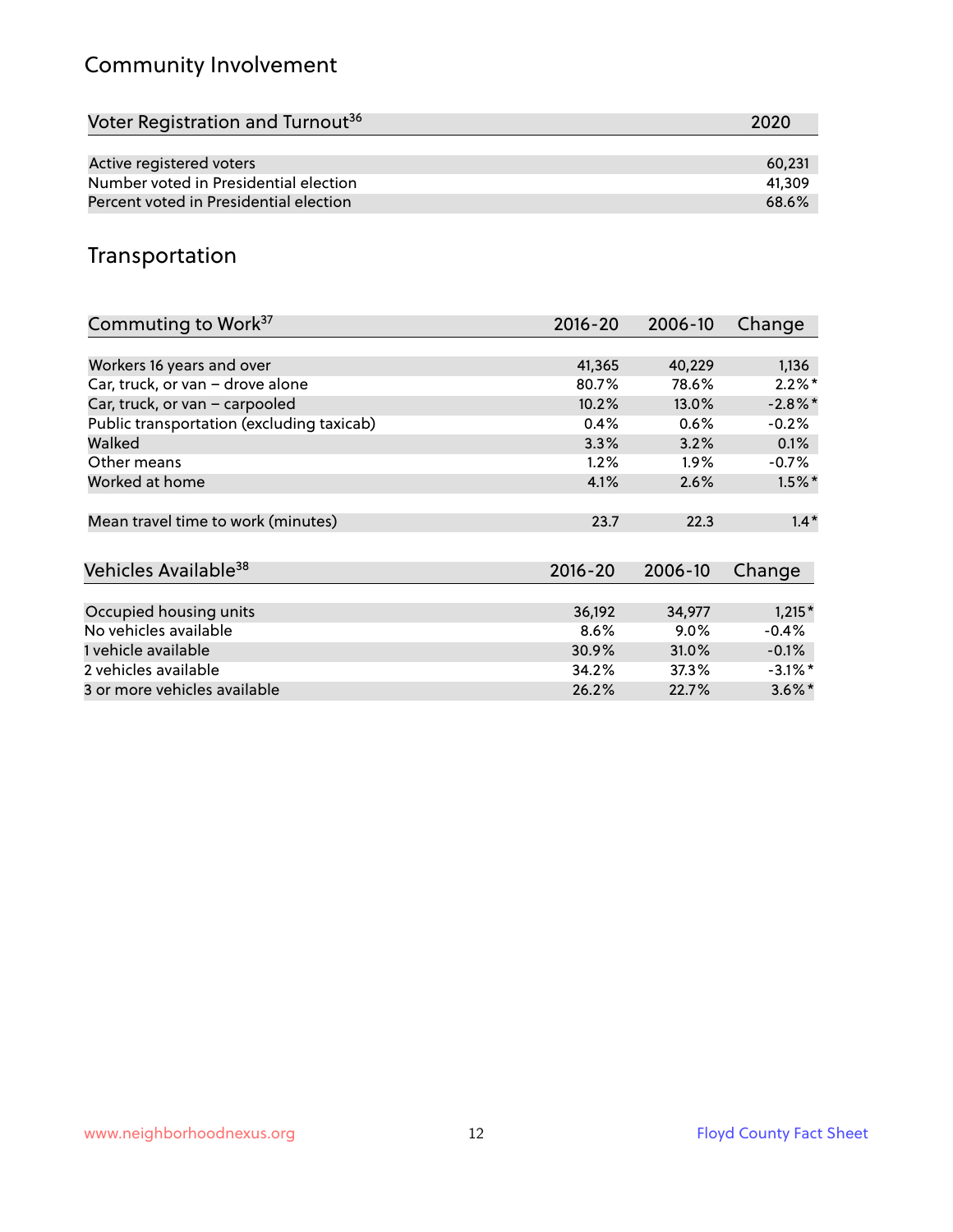#### Health

| Health Insurance coverage <sup>39</sup> | 2016-20 |
|-----------------------------------------|---------|
|-----------------------------------------|---------|

| Civilian Noninstitutionalized Population                | 95,665 |
|---------------------------------------------------------|--------|
| With health insurance coverage                          | 85.1%  |
| With private health insurance coverage                  | 62.2%  |
| With public health coverage                             | 35.8%  |
| No health insurance coverage                            | 14.9%  |
| Civilian Noninstitutionalized Population Under 19 years | 24,410 |
| No health insurance coverage                            | 6.9%   |
| Civilian Noninstitutionalized Population 19 to 64 years | 55,612 |
| In labor force:                                         | 41,435 |
| Employed:                                               | 39,335 |
| With health insurance coverage                          | 80.7%  |
| With private health insurance coverage                  | 36.1%  |
| With public coverage                                    | 6.0%   |
| No health insurance coverage                            | 19.3%  |
| Unemployed:                                             | 2,100  |
| With health insurance coverage                          | 50.9%  |
| With private health insurance coverage                  | 36.1%  |
| With public coverage                                    | 17.2%  |
| No health insurance coverage                            | 49.1%  |
| Not in labor force:                                     | 14,177 |
| With health insurance coverage                          | 73.0%  |
| With private health insurance coverage                  | 42.4%  |
| With public coverage                                    | 37.1%  |
| No health insurance coverage                            | 27.0%  |

| <b>Health Factors</b>                                                                   | <b>Most Recent</b> |
|-----------------------------------------------------------------------------------------|--------------------|
|                                                                                         |                    |
| Premature Death (YPLL before age 75 per 100,000 population, age-adjusted) <sup>40</sup> | 10.411.0           |

| <u>Fielilature Death (Tr. LL Deibie age 75 pei 100,000 population, age-aujusteu)</u> | 10, 411.0 |
|--------------------------------------------------------------------------------------|-----------|
| Average number of Physically Unhealthy Days <sup>41</sup>                            | 4.9       |
| Average number of Mentally Unhealthy Days <sup>42</sup>                              | 5.5       |
| Low Birthweight Births <sup>43</sup>                                                 | $9.0\%$   |
| Diabetes Prevalence <sup>44</sup>                                                    | 11.9%     |
| HIV Prevalence (per 100,000 population) <sup>45</sup>                                | 286.1     |
| Rate, Deduplicated ER Visits for Asthma, Ages 0-17 <sup>46</sup>                     | 576.7     |